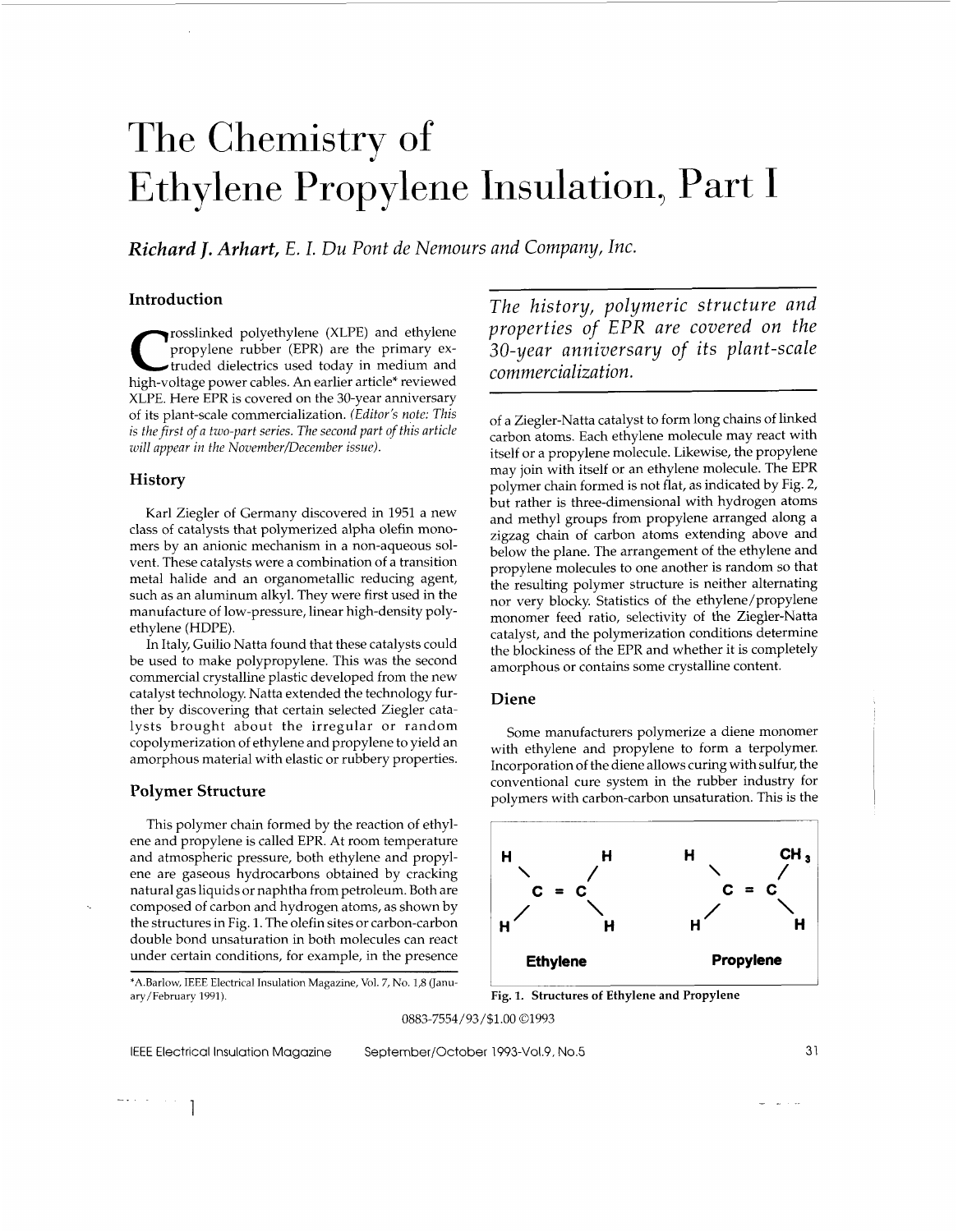

**Fig. 2. Structures of Ethylene Propylene Rubber** 



**Fig. 3. Dienes in EPDM** 

classical sulfur vulcanization of unsaturated rubber developed by Charles Goodyear in 1839.

The three primary dienes used commercially, typically at levels of 3-7 wt. %, are listed in Fig. 3. ENB is manufactured by the Diels-Alder dimerization of butadiene and cyclopentadiene. HD is prepared by rhodium-catalyzed dimerization of ethylene and butadiene. DCPD is a petroleum refinery product.

All three contain non-conjugated double bonds that readily polymerize with ethylene and propylene preferentially at the carbon-double bond starred in Fig. 3. The remaining double bond then is pendant to the ethylene propylene rubber chain and available for sulfur curing. The structures for polymer incorporating ENB and HD are shown in Fig. 4.

These three cure site monomers show distinct differences in sulfur cures for cure rate, scorch safety, and physical properties. ENB is the fastest curing, DCPD the slowest, and HD is intermediate. ENB is used at concentrations of around 10 wt. % to provide very fast sulfurcuring polymers.

In the electrical industry, all medium and high voltage insulation is cured with peroxide because better electrical properties are realized compared with sulfur cures. Olefinic sites improve the curing response with peroxides, but differences between diene-containing terpolymers and copolymers in end-use properties are relatively minor, especially when peroxide coagents are used with the copolymers to enhance cure. Both dienecontaining terpolymers and copolymers are suitable for electrical insulation.



**Fig. 4.ENB and HD in EPDM** 

## **Nomenclature**

Ethylene propylene copolymers are denoted EPM and ethylene propylene diene terpolymers are labeled EPDM by ASTM nomenclature. In EPDM, the "E" stands for ethylene, the "P" for propylene, the "D" for diene, and the "M" for the repeating CH2 units of the saturated polymer backbone. The term EPR is used in the electrical industry to refer to all ethylene propylene rubbers whether or not they contain a diene monomer. The term EP rubber is used likewise.

## **Polymer Variables**

Crystallinity, molecular weight (MW)/molecular weight distribution (MWD), branching, and diene type/level are the major variables that can be manipulated to define the variety of commercial polymers currently available.

**Crystallinity** - Ordered and regularly repeating arrangements of atoms or groups of atoms can result in crystallinity. Crystallinity occurs in EPR when ordered blocks of ethylene groups form crystallites with ordered blocks of adjacent polymer chains. Propylene groups are not stereoregular enough or of sufficient block length to make them a factor in EPR crystallinity [l]. Ethylene blocks are too short in a random polymer to give significant crystallinity and an amorphous polymer results (Fig. 5). **As** block lengths become longer, crystalline melting points in the range of *30"* to 60°C are possible. Block length and crystal perfection define the

September/October *1993-Vol.9, No.5* IEEE Electrical Insulation Magazine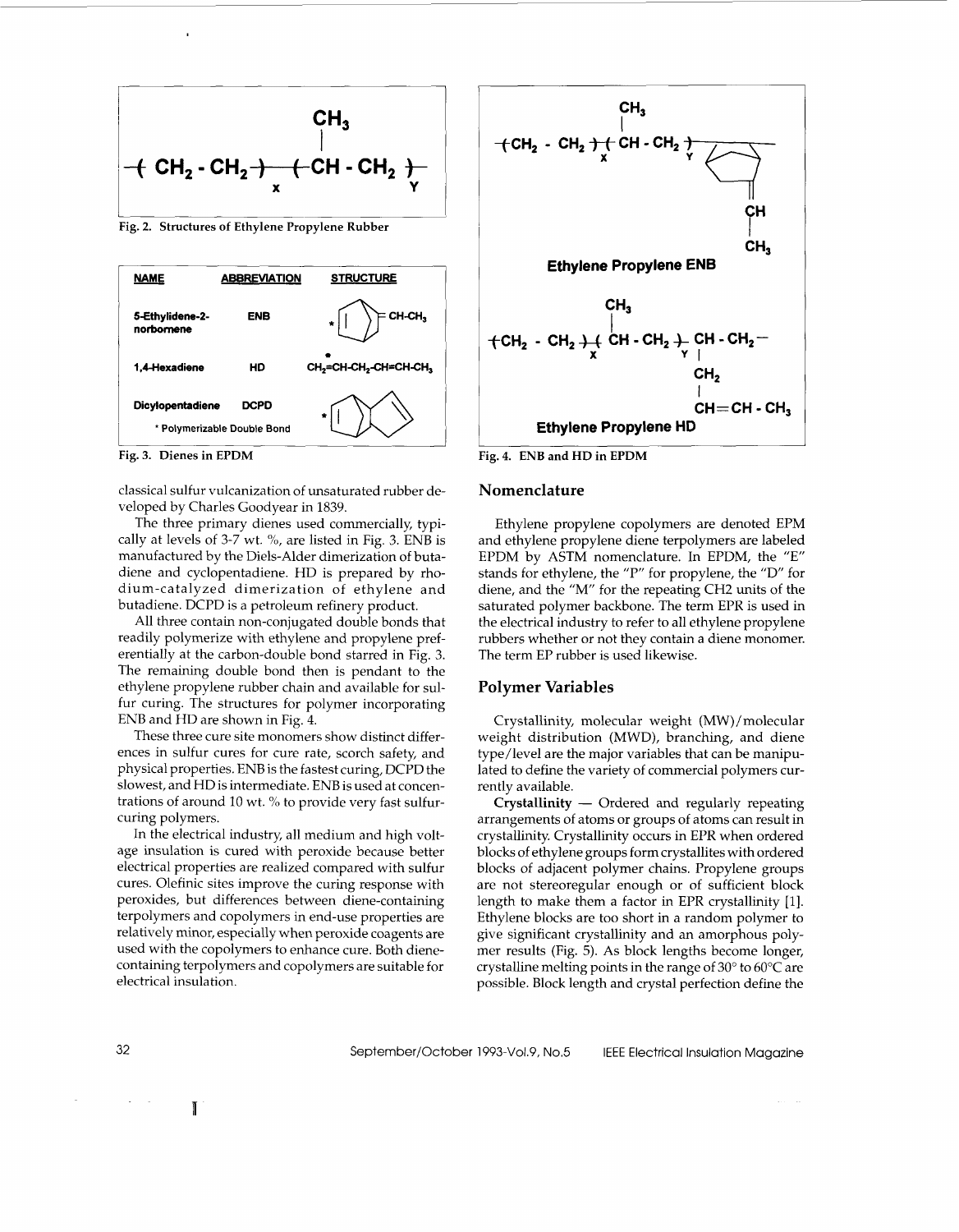melting point. Although the blocks in crystalline EPR are formed of ethylene segments, they are considerably shorter than the ethylene blocks in low-density polyethylene, which has a melting point of about 110°C.

The composition of commercial EPR polymers is approximately 50 to more than 75 wt. % ethylene. At around 60 wt. % ethylene, crystallinity typically begins to be observed. Although Fig. 5 of **[2]** shows a rough relation of crystallinity to ethylene content, it does not follow that ethylene content uniquely defines crystallinity. Variations in crystallinity at the same ethylene content are significant and are the result of differences in catalyst and polymerization conditions used for each discrete grade.

Differential scanning calorimetry (DSC) is the common method used today to measure crystallinity. It provides a fingerprint for the polymer in a rapid, inexpensive, and automated method that traces heat capacity vs. temperature. Heat capacity shows large and rapid changes, such as melting.

Amorphous EPR is soft and easy to process and generally has lower physical properties than a crystalline counterpart. As crystallinity is introduced, the polymer can be pelletized. It becomes tougher and does not mix as easily, especially when high molecular weight and physical properties such as modulus and tensile strength increase along with hardness. Low temperature set, elastic recovery, and flex resistance are poorer. In addition, crystalline EPR shows increased cold green strength and higher filler/oil loading capability, which translates to lower cost (Fig. **6) [3].** Cold green strength is the strength of the uncured polymer at ambient temperature.

**Molecular Weight/Molecular Weight Distribution**  - Ethylene and propylene monomer each have a finite molecular weight based on the total weight of the carbon and hydrogen atoms in each molecule. Polymerization fastens these monomers together to form an ethylene propylene polymer chain with a much higher molecular weight. Since the chains are not all the same length, each polymer molecule is not exactly the same molecular weight. The longer chains have higher molecular weight than the shorter chains. The average molecular weight is the mean of these weights.

Molecular weight distribution (MWD) provides information about the distribution of the higher and lower molecular weights around the average. The MWD is narrow if the EPR is made up of polymer chains whose molecular weights are close to the average. Polymers with a broad MWD have a wide range of molecular weights from the average. Narrow and broad MWD are depicted in Fig. 7. In this hypothetical case, both polymers have the same average molecular weight of  $10<sup>5</sup>$  but different distributions of molecular weights. Molecular weight distribution for EPR polymers typi-



**function of the ethylene segment block length and crystal perfection.** 

**Fig. 5. Crystallinity** 



**Fig. 6. Effect of MW and Crystallinity** 



**Fig. 7. Molecular Weight Distribution** 

1

IEEE Electrical Insulation Magazine September/October 1993-Vo1.9, N0.5 33

- - \_.